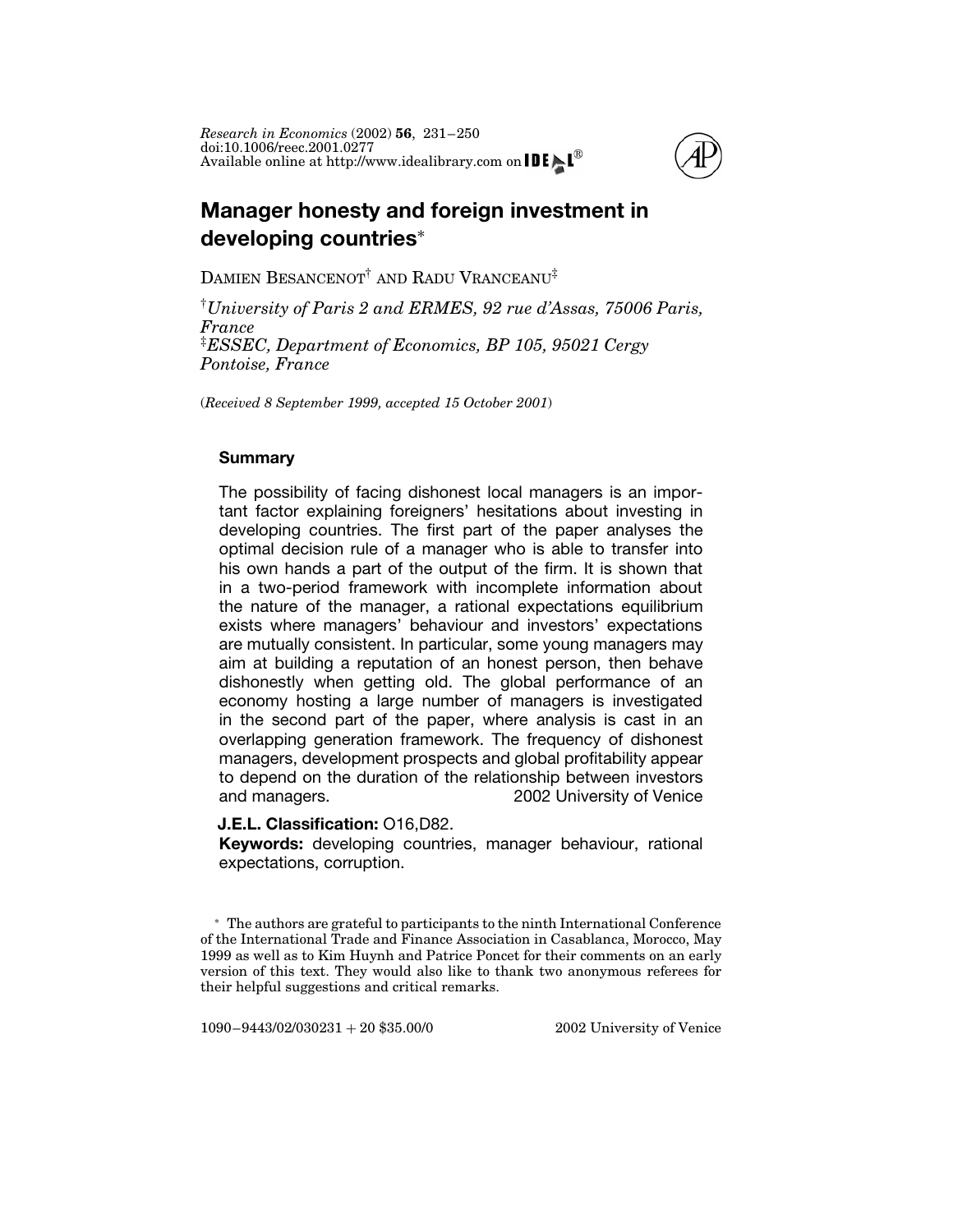#### **1. Introduction**

Recent trends show that foreign direct investment, wherein a foreign company either builds from scratch or acquires a controlling stake in an existing facility, has become a major method of financing the developing world [\(UNCTAD, 1999\)](#page--1-0). Many factors are considered as traditionally determining the foreign direct investment flow. All foreign investors have the same concerns: political stability, economic openness, ready access to inputs at reasonable prices and laws and regulations that are fairly and transparently enforced. Investors also look to the size and growth of domestic markets and closeness of major international markets; cheap raw materials and labour may also be important assets.†

Unfortunately, in many countries from Asia, Africa, Latin America and Eastern Europe, ambiguity in definition of property rights, widespread corruption of state officials‡ and inefficient legal systems pave the way of local managers to appropriate a share of the firm's wealth without being subject to legal sanctions. This paper develops a formal model on the lines of classical studies on policy credibility (e.g. [Barro and Gordon, 1983; Backus and](#page--1-0) [Driffill, 1985; Barro, 1986; Vickers, 1986\)](#page--1-0) to analyse how the risk of facing dishonest managers influences foreign investment in a small developing country. It puts forward the incidence of reputation concerns on managers' individual and collective behaviour and highlights the impact of the length of the relationship between investors and managers on the global performance of such an economy.

In the first part of the text, we focus on the optimal decision of a representative manager with a two-period decision horizon (he is first young, then old). To introduce fraud risk in a simple way, we assume that each manager has the choice between diverting a positive share of the firm's income or preserving the firm's integrity. The representative manager wants to maximize his expected money income, made up of a statutory wage proportional to the firm's turnover and the diverted funds. Managers differ with respect to the subjective value they attach to \$1 of diverted money; it may be nil for the ''white knight'' manager, or may be very large for the dishonest one. The foreign investor does not know the nature of the manager he faces, but knows the statistical distribution of this characteristic in the population of managers. It will be shown that a reputation effect occurs when investors agree to keep

<sup>†</sup> Substantial literature analyses the role of foreign direct investment in developing countries and its determining factors. See [Donges and Wieners \(1994\),](#page--1-0) [Dunning \(1995\)](#page--1-0) or the surveys of [Agarwal \(1980\), Rayome and Backer \(1995\),](#page--1-0) [Meyer \(1998\).](#page--1-0)

<sup>‡</sup> Literature on the economic consequences of state officials' corruption is surveyed by [Bardhan \(1997\) o](#page--1-0)r [Tanzi \(1998\).](#page--1-0)